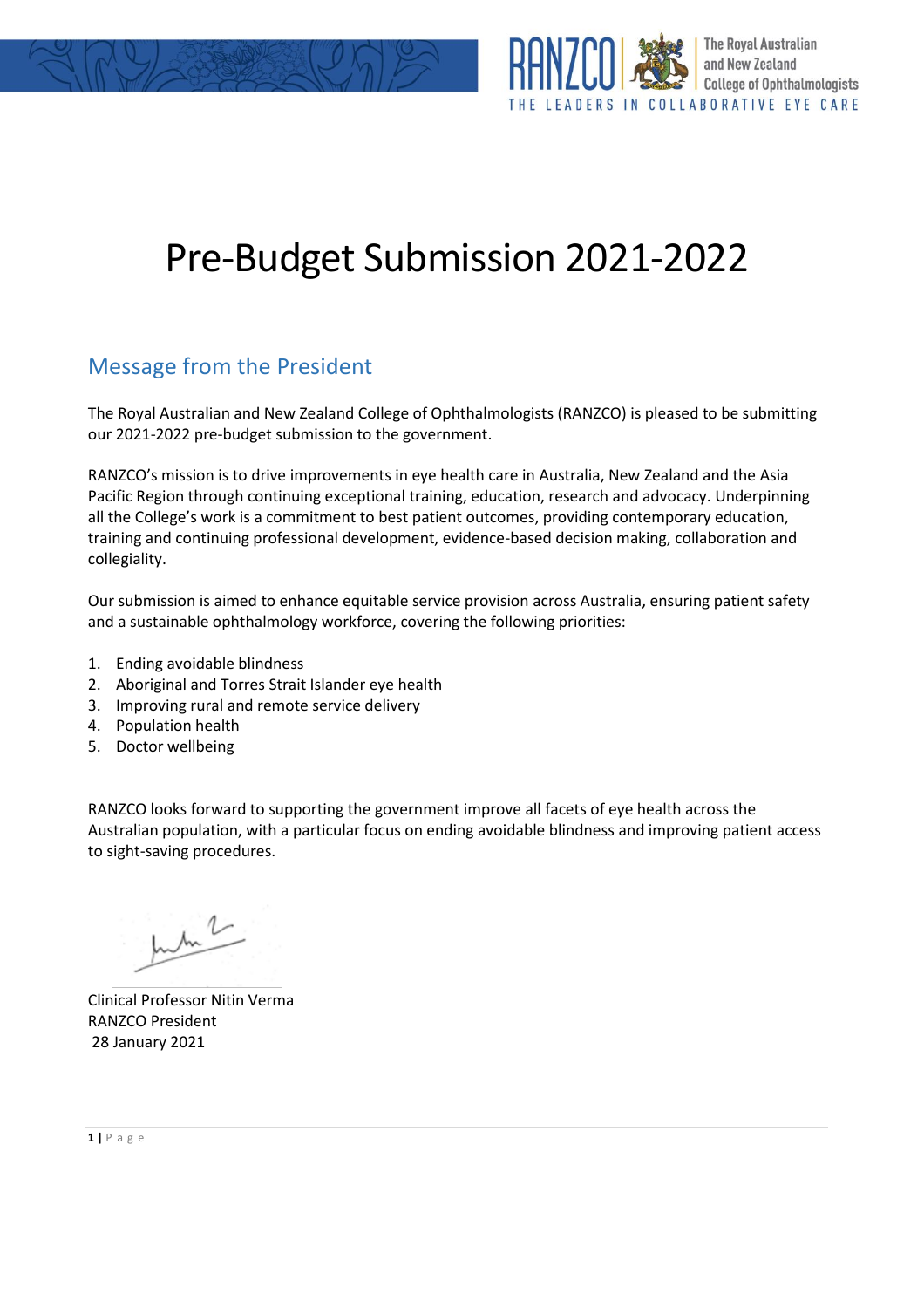

## 1. Ending avoidable blindness

RANZCO supports the government priority of ending avoidable blindness in Australia by 2025 as stated in the *Australia's Long Term National Health Plan*. <sup>1</sup> We offer the following advice to support the government deliver on this objective:

#### Improving access to sight saving care and procedures for patients in the lower socio-economic cohorts of the population

The currently available safety nets offering support to patients in the lower socio-economic cohorts of the population are ineffective with just 4% of this funding reaching its intended target.

Public ophthalmology services across Australia, where present, are under resourced to meet the needs of the population they serve with long wait lists to access outpatient and inpatient care. This frequently results in the absence of fundamental services such as the outpatient assessment of cataract and the treatment of vision-threatening retinal diseases with intravitreal injections. Public ophthalmology services are sparse in the outer urban areas of larger cities where most of the lower socio-economic cohort reside.

A healthy Ophthalmology Workforce into the future is, for the most part, dependent on a healthy public ophthalmology service right across Australia as this is where most of specialist training does and should continue to occur.

• RANZCO supports the development of additional systemic measures to increase the availability of sight saving ophthalmic care and procedures through the MBS and the public health system to support lower socio-economic cohorts in accessing the eye care they need.

#### Medicare Benefits Schedule Review Task Force Report on the review of Ophthalmology items

RANZCO has been actively engaged in the review of ophthalmology items under the MBS Review. We advise that we have submitted detailed feedback into the relevant consultation process and reiterate the following key points for the purposes of our pre-budget submission. They relate to the two recommendations added by the Taskforce *after* finalisation of the Report by the expert Ophthalmology Clinical Committee, which were not supported or endorsed by the Committee.

• RANZCO does not support the Task Force recommendation broadening of the scope of practice of non-medical practitioners such as optometrists to perform intravitreal injections. This would not be a viable solution and would present a significant risk to the community and patient safety.

The training of optometrists focusses on the visual sciences with minimal training on the physiology and pathology of other body systems. Optometrists are not medical doctors and are not trained to use needles and perform interventions requiring surgical infection control measures during their training. Optometric practice does not involve performing injections.

Decision making in the management of patients requiring intravitreal injections requires a medical specialist's high-level understanding of pathology and disease processes of both the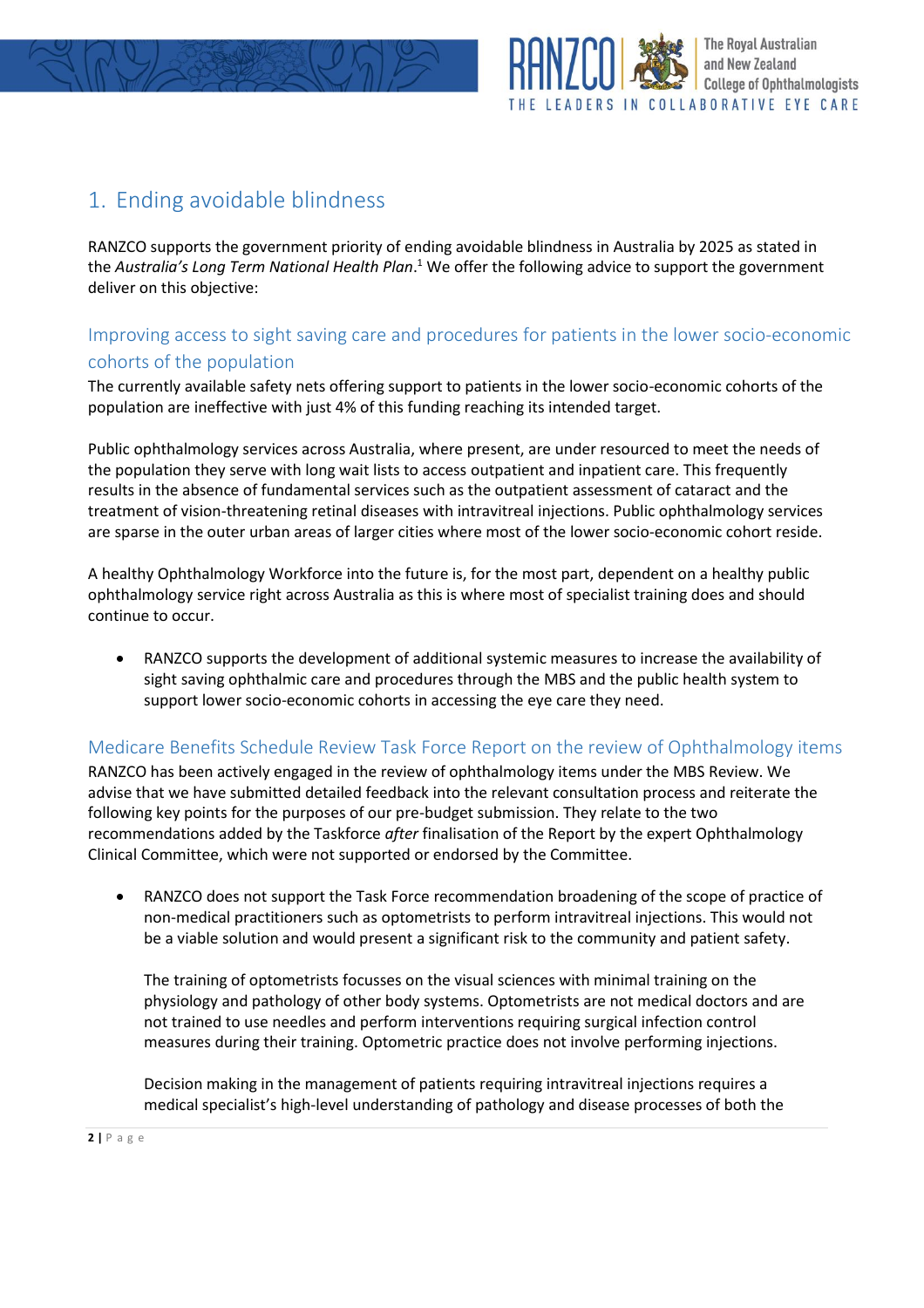

ocular system and other body systems. Complex decision-making skills are needed at all stages of the disease process in making treatment decisions such as whether to commence, continue, extend treatment, change agent or cease treatment altogether. These decisions require an indepth understanding of the rapidly evolving literature and underlying pathology and often involve discussion with the broader subspecialty team.

**The Royal Australian** and New Zealand

LEADERS IN COLLABORATIVE EYE CARE

**College of Ophthalmologists** 

Complications, such as the sudden loss of vision immediately following an intravitreal injection from a sudden increase in intraocular pressure, not uncommonly occur as the direct result of an intravitreal injection. A medical practitioner trained in intravitreal injections needs to be present to provide additional urgent interventions such as anterior chamber paracentesis or intravitreal tap to avoid irreversible loss of vision in this event.

RANZCO is disappointed and does not support any reduction to the MBS rebate for the administration of intravitreal injections. Doing so would adversely impact on patient access to sight saving procedures, and lead to a raft of long-term costs to the public health system with increased demand for this procedure.

The recommendation by the MBS Taskforce to reduce the Medicare patient rebate for sightsaving intravitreal injections by almost 70% was not made by the expert Ophthalmology Clinical Committee but introduced by the Taskforce *after* the Committee had finalised its Report. Even if an OCT Medicare item number were introduced, the overall patient rebate would still be drastically reduced.

This is not the decision the College worked with the Taskforce to achieve. The current rebate is an appropriate level of subsidy for patients having intravitreal therapy by an ophthalmologist with years of medical and ophthalmic education and training to provide patients with safe environments, pre- and post-procedure care, and it is in line with the cost of service provision.

RANZCO is concerned that this recommendation to the government will mean more Australians are putting their eyesight at risk as it is likely fewer ophthalmologists will participate in bulk billing if the intravitreal injection rebate is reduced to a level below the cost of service provision. With the inadequate safety nets currently on offer this will mean an increase in out-of-pocket costs for many patients who are already struggling.

It is also likely to result in a decrease in the other services offered by already overstretched public hospitals which will put more pressure on patients to pay for their own injections.

Ultimately, a reduction in the rebate will reduce access to many, particularly those in regional or remote areas with no public system and will lead to an increase in avoidable blindness.

#### Collaborative Care Referral Pathways

Early detection of disease (for example through diabetic retinopathy screening programs, etc) and intervention (timely diagnosis and treatment) for chronic conditions such as diabetes can prevent associated eye conditions from progressing.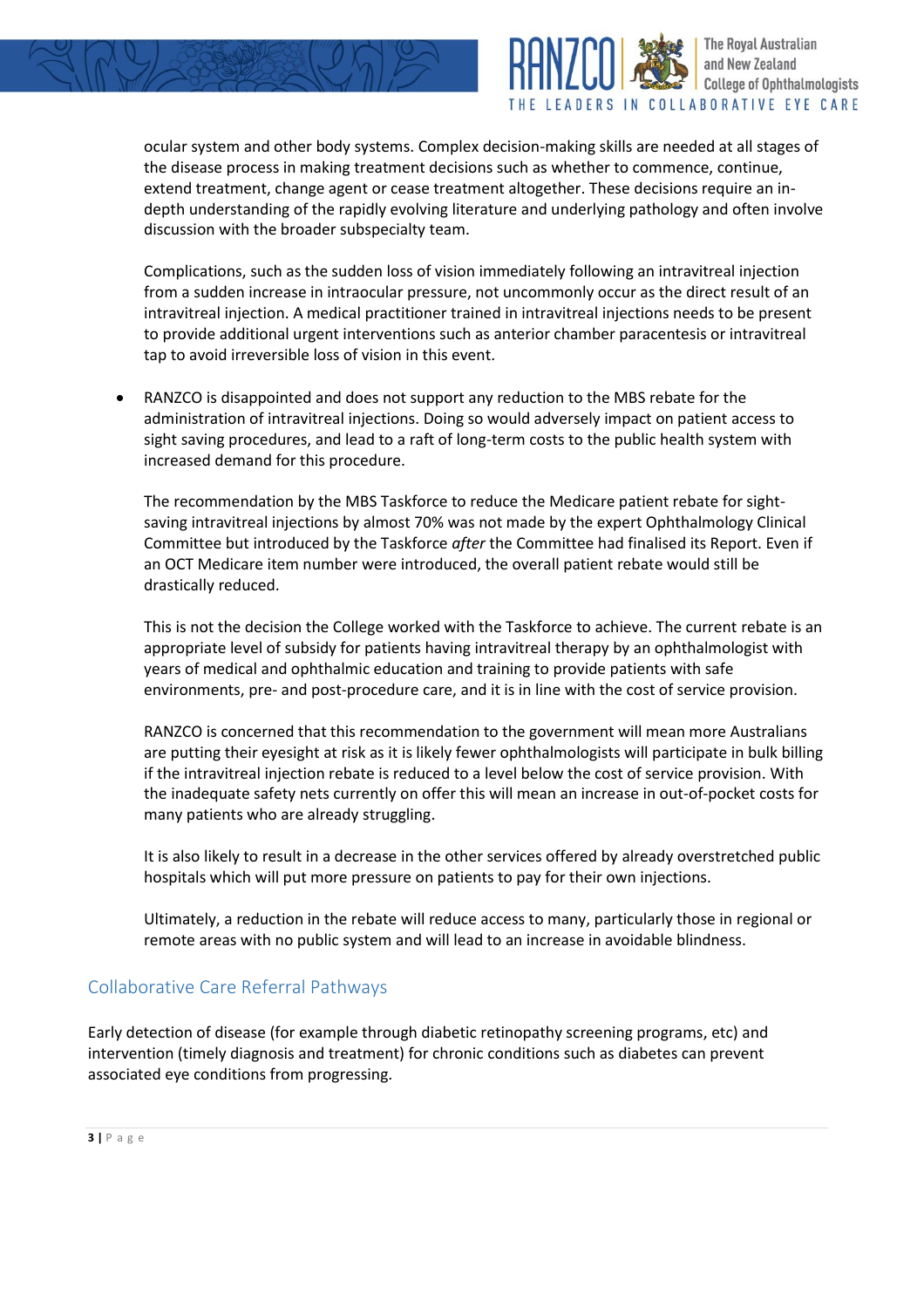

To optimise the quality and safety of patient care, RANZCO has developed collaborative care guidelines for the management of three chronic diseases: Glaucoma; Aged Macular Degeneration (AMD) and Diabetic Retinopathy.<sup>2</sup>

- The management of such diseases is multidisciplinary, and screening and management potentially involves various health professionals.
- Stakeholder engagement led by RANZCO has involved broad consultation with optometry organisations, medical colleges, professional networks and patient peak bodies.
- The aim is to update guidelines to accurately reflect the latest evidence and better align with contemporary methods used to identify and treat patients.
	- RANZCO encourages support for the development of initiatives that focus on improved service and data coordination and disease prevention strategies.

# 2. Aboriginal and Torres Strait Islander eye health

RANZCO has a long history of delivering ophthalmology outreach services to Aboriginal and Torres Strait Islander communities. We recognise that whilst 94% of vision loss is preventable following appropriate assessment and treatment, 35% of Indigenous adults report never having had an eye exam. $3$ 

We, along with our partners across the sector, appreciate the challenges that arise with delivering appropriate and effective health care to communities and continue to collaborate in a range of ways to improve the health of Aboriginal and Torres Strait Islander peoples.

- RANZCO calls on the government to commit funding to support the implementation of *Strong Eyes, Strong Communities: a five year plan for Aboriginal and Torres Strait Islander eye health and vision 2019-24* (Strong Eyes, Strong Communities)*.* This plan is supported by many individuals and organisations, under the leadership of Vision 2020 Australia.
- RANZCO calls on the government to put in place and commit to funding a community-led strategic plan which tailors long term evidenced solutions to address housing stability, housing quality, overcrowding and shortfalls in infrastructure and the built environment in Indigenous Communities.
- RANZCO supports a genuine partnership approach to work with government and communities to enhance service delivery, strengthen regional networks and support Aboriginal Community Controlled Health Organisations to further embed eye care in their service delivery models.
- RANZCO acknowledges the progress to date achieved under the Roadmap to Close the Gap for Vision (the roadmap), since its launch in 2012. The roadmap critically highlights the need for enhanced service coordination across eye services and consistent monitoring and evaluation against agreed performance indicators to improve service delivery. The patient journey through various referral pathways can be fragmented, particularly for Aboriginal and Torres Strait Islander people in remote areas and this can impact on eye health outcomes. The roadmap offers concrete recommendations for improved coordination of service delivery and RANZCO recognizes the opportunity this presents to eliminate avoidable blindness in Indigenous communities.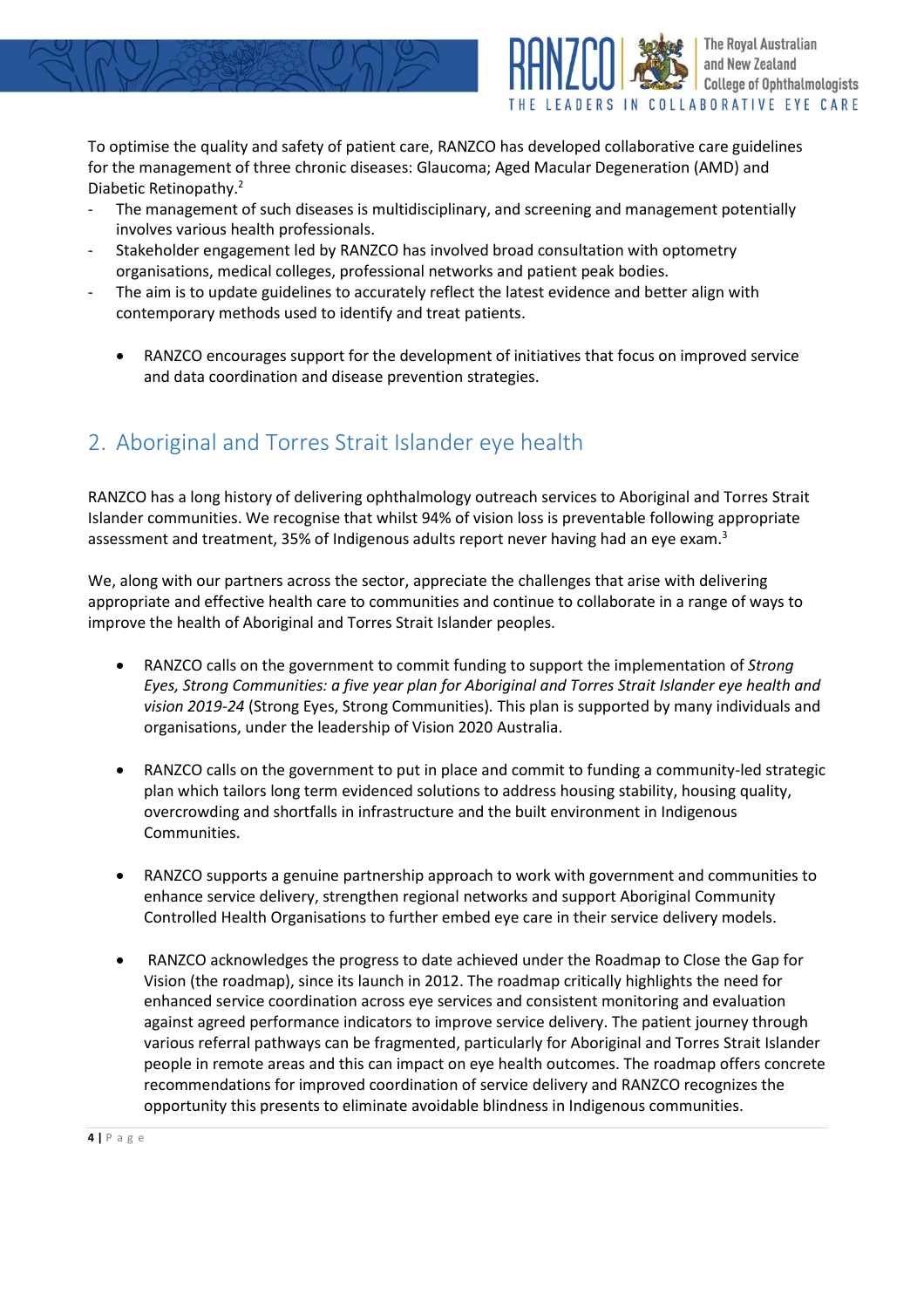



**The Royal Australian** and New Zealand

**College of Ophthalmologists** 

## 3. Improving rural and remote service delivery

RANZCO supports national, jurisdictional and regional efforts to improve the delivery of eye health services to rural Australia. We recognise that local health care providers need adequate funding, governance and workforce support to ensure they can provide appropriate and effective health services for communities.

#### Growing the ophthalmology workforce

RANZCO continues to work on providing the best possible training and education of the ophthalmology workforce while recognising that we have a key role to play in tackling some of the long-standing issues confronting the medical workforce. These issues include responding to an ageing rural ophthalmology workforce, ensuring that communities in rural and regional areas have access to quality specialist eye care, redressing the inequities faced by Aboriginal and Torres Strait Islander peoples in eye health, developing holistic and challenging training posts for our future workforce and proposing solutions to workforce maldistribution.

In October 2020 we shared our vision for the sustainable growth of the ophthalmology workforce through the submission of a Workforce Plan (Plan) to the Department of Health and the Minister for Health. Noting that more work needs to be done to consider and further develop aspects of the Plan:

- RANZCO thanks the Department for extending specialist consult MBS billing rights to fifth year ophthalmology trainees working under supervision in regional and remote areas to address the maldistribution of doctors.
- RANZCO encourages the government to continue working with medical colleges and state and territory health departments to develop sustainable regional and rural training pathways for the specialist medical workforce.
- RANZCO encourages government to draw on existing examples of effective and sustainable medical workforce models, noting that flexible and regionally-led solutions are more likely to succeed in the long-term.

#### **Telehealth**

RANZCO suggests there is a good case for a new MBS item number for telehealth in ophthalmology. Telehealth is being increasingly used to facilitate timely access of patients with special conditions, such as the case of screening premature infants for retinopathy of prematurity. This platform has provided patients and neonatal service from regional/remote areas with access to highly specialised workforce. There is potential to significantly reduce the costs of 'in-person' consultation which requires ambulance transfer of sick infants to tertiary centres.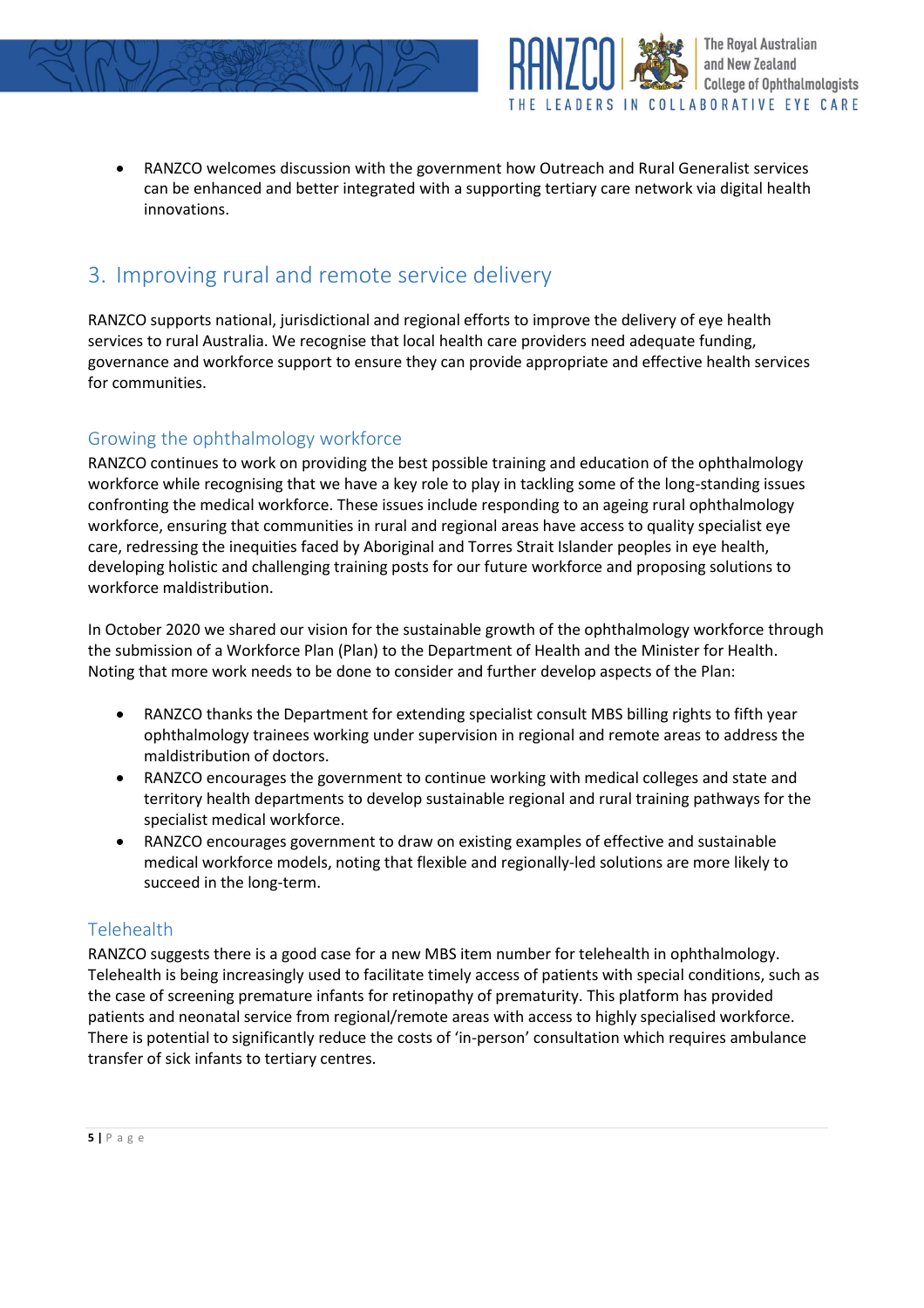



# 4. Population health

#### Public health impacts of a changing climate

In recent times, leading Australian health organisations have made public statements about the increasing public health risks that are arising from extreme and unpredictable weather events<sup>4</sup>. In September of this year the Australian Medical Association recognized climate change as a health emergency on the basis of the available scientific evidence. 5

- RANZCO calls on the government to work with health experts to prevent and mitigate adverse impacts of a changing climate on public health.
- We particularly highlight the increased pressure the public health system will face in the event of a widespread health crisis, particularly from vulnerable populations including the elderly, those with chronic co-morbidities, young people and lower-socio economic groups.

#### The Covid-19 pandemic

The global pandemic and its impacts have demonstrated the importance of the need to be able to respond appropriately and in ways that will ensure public safety. During 2020, RANZCO participated in a call for the halting of elective surgery to preserve surge capacity and protect health practitioners and patients and developed prioritization guidelines to guide ophthalmologists and to ensure those patients who needed urgent care were able to receive it.

RANZCO supports the initiatives taken by the government to manage the pandemic and will continue to work with the government and jurisdictions to ensure Australians are able to access the best eye care.

### 5. Doctor Wellbeing

As a specialist medical education and training entity, RANZCO understands the importance of showing leadership and practical solutions to maintain the health and wellbeing of our doctors. Mental health for doctors and medical students has been firmly in the spotlight since the 2013 Beyond Blue survey which revealed that doctors reported higher levels of psychological distress and suicidal thoughts than the Australian population in general, and other Australian professionals.<sup>6</sup> The Covid-19 pandemic has added to the burdens of health practitioners, their patients and society.

We recognise many different and challenging points along the pipeline to become a medical specialist including long hours, isolation, exam pressures, exposure to traumatic medical events, workplace culture and lack of support. RANZCO engages in a range of activities to support our trainees and fellows maintain good health and wellbeing.

• RANZCO notes the government priority around mental health and suicide reduction. We encourage the Mental Health Commissioner to consider the mental wellbeing of the medical workforce in their consultations across industry groups, noting the prevalence and associated risks of mental health issues to our profession.